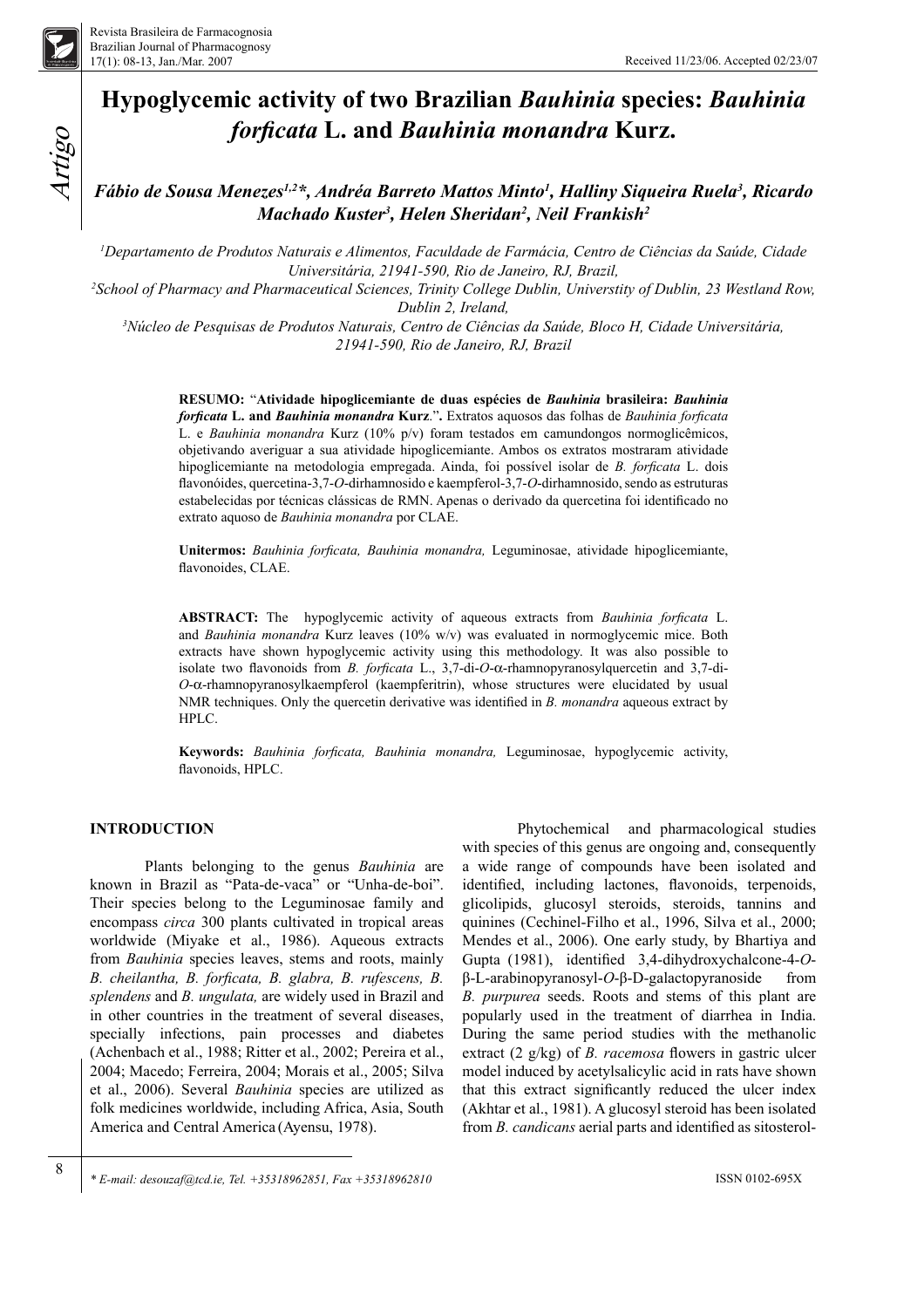3-*O*-α-D-riburonofuranoside (Irribarren; Pomilio, 1985). Achenbach et al. (1988), in a phytochemical study of *B. manca* stems have isolated 3-*O*-galloylepicatequine as its main constituent. They also identified gallic acid, cinnamic acid,  $\beta$ -sitosterol and  $\beta$ -D-glucosyl-sitosterol in significant concentrations. Alkaloids were not detected.

 All the extracts from *B. splendens* leaves, stems, barks and roots, except the hydroalcoholic extract from its roots, have shown significant analgesic effect (10 mg/ kg) in a pain model induced by acetic acid 0.6% in mice, being more efficient than salicylic acid and paracetamol. In the same study the chemical constituents from leaves, stems, barks and roots extracts were evaluated by thin layer and column chromatography. Identified compounds include ethyl gallate, rutin and quercetin (Cechinel-Filho et al., 1996).

 In a more recent study, Taylor et al. (1996), on *Bauhinia* species used in folk medicine in Nepal, the methanolic extract from *B. vahlii* roots was found to be one of the most active in the treatment of virusinduced diseases with specific activity toward *Herpes simplex*. A later chemical study of the methanolic extract obtained from *B. purpurea* wood led to the isolation and identification of 6-butyl-3-hydroxyflavanone (Kuo et al., 1998). More recently the ethanolic extract from *B. guianensis* stem barks has shown a very good activity against *Plasmodium vinckei* (50 mg/kg) (Muñoz et al., 2000) in an evaluation of one hundred and fifty six different species belonging to different families indicated by "Chacabos" (native community of Amazon Region) for the treatment of several diseases such as digestive complaints, ulcer, diarrhea, malaria, etc. Yadava and Tripathi (2000) have isolated 5,6-dihydroxy-7-methoxyflavone-6-O- $\beta$ -D-xilopyranoside from the chloroform fraction of the total ethanolic extract from *B. purpurea* barks. Extracts from the bark of *B. guianensis* stems have been shown to possess antinociceptive effects in the acetic acid writhing model in mice, as well as anti-inflammatory activity in the carrageenan, dextran and histamine paw edema model in rats (Silva; Cechinel-Filho, 2002; Falcão et al., 2005).

 Based on the study of Cechinel-Filho et al. (1996) with *B. splendens*, Silva and Cechinel-Filho (2000) have studied *B. forficata*, used by the Brazilian Pharmacopoeia for the physical-chemical and botany parameters for the quality control of this species. The phytochemical study of this species showed the presence of a kaempferol-3,7-dirhamnoside (kaempferitrine, lespedin) in the methanolic extracts of leaves and  $\beta$ sitosterol from the hexane fraction. A comparative study carried out with all the vegetative organs of this species (leaves, roots and barks) has proved that steroids and terpenes are present in all of them, being more concentrated in the leaves. Lespedin was detected only in *B. forficata* leaves and because of that, this compound can be considered the chemical marker of this species for quality control purposes, present in leaves and absent in

other parts.

 The documented use and potential of *Bauhinia* species to act as hypoglycemic agents have begun to receive much attention. *Bauhinia divaricata*, known in Mexico as "pezunã de vaca", has been studied regarding its hypoglycemic activity and its aqueous extract (obtained from leaves) showed a relatively significant hypoglycemic effect in normal mice (Gupta et al., 1980). It has been established that the aqueous extract from *B. megalandra* inhibits the glucose intestinal absorption (Gonzales-Mujica et al., 2003) in rats. However, the hypoglycemic activity of *Bauhinia* species has been most extensively researched in *B. forficata*, which is considered by the rural population in Brazil as the "true pata-de-vaca". *B. forticata* Link. had its hypoglycemic activity confirmed by Juliane (1929, 1931). This species leaves are currently used in Brazil, in the form of aqueous extract(Modesto-Filho, 1988; Barbosa-Filho et al., 2005). However, a later study by Coimbra-Teixeira et al. (1992) has shown that the alcoholic leaves extract do not make the glucose blood levels lower in diabetic rats induced by streptozotocin.

Due to conflicting scientific results and the fact that *Bauhinia* species are widely used in Brazil as hypoglycemic plants, without any control, using popular knowledge that correlates the color of the flowers with the suggested activity power, we have decided to investigate the hypoglycemic activity of the aqueous extract of two *Bauhinia* species used in the State of Rio de Janeiro, Brazil. The selected species are *Bauhinia forficata* L. and *Bauhinia monandra* Kurz. A second objective is to try and isolate one or more markers for these species that could be responsible, at least in part, for their activity in normoglycemic mice, and could find potential use for quality control purposes.

### **MATERIAL AND METHODS**

## **Plant material**

*Bauhinia forfi cata* L. and *B. monandra* Kurz were collected in different parts of Rio de Janeiro State and prepared for the study. These species were identified by Professor Ângela Studart da Fonseca Vaz from the Botanical Garden of Rio de Janeiro, specialist in Leguminosae family. Two voucher samples are deposited in the Botanical Garden of Rio de Janeiro Herbarium under the numbers 3456 and 3765 respectively.

## **Extracts preparation and animals**

 The aqueous extracts from the two mentioned species were prepared in the concentration of  $10\%$  (w/v) using dried leaves (2 g). Further their preparation they were administered to Swiss mice (male, medium weight between 20 and 25 g). Animals were maintained in room temperature with free access to water and food.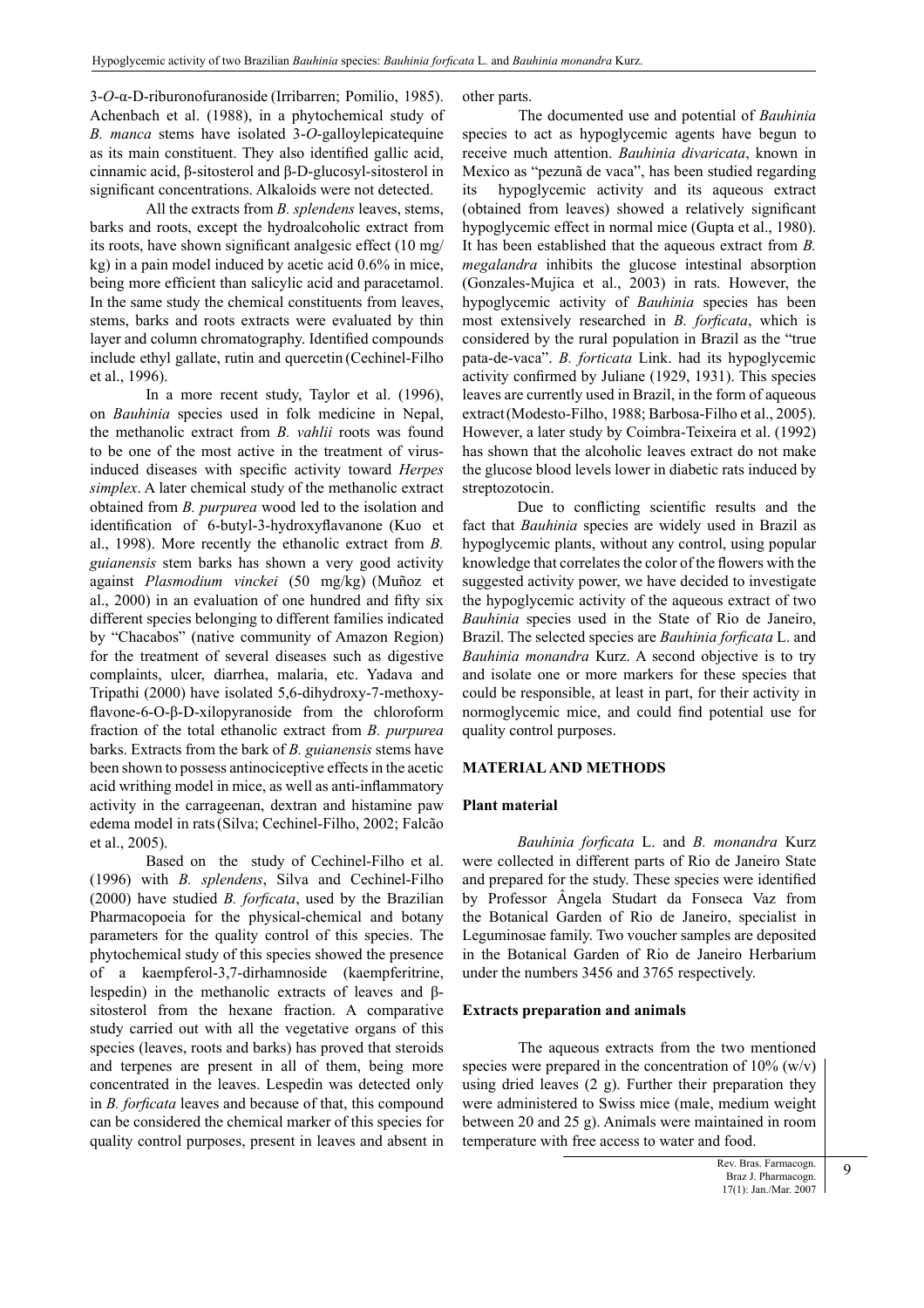Animal care and research protocols were in accordance with the principles and guidelines adopted by the Brazilian College of Animal Experimentation (COBEA) and approved by the Biomedical Science Institute/UFRJ-Ethical Committee for animal research.

## **Animal blood collection and glucose level determination**

 All blood samples were collected by orbital puncture, obtained from the ophthalmic plexus, in animals under anesthesia with ethylic ether. Blood was collected in heparin capillaries for micro hematocrit with capacity of 70 mL and centrifuged at 11000 rpm for 5 minutes in order to separate plasma. After its separation, an aliquot of 20 mL was collected and glucose-oxidase (color reagent) was added in a glass tube, named sample tube (S). Standard solution  $(20 \text{ mL}) + 2 \text{ mL of a glucose}$ oxidase solution was used as positive control (C) and 2 mL of glucose-oxidase solution was used as blank (B). The plasmatic glycemia was achieved by the glucose/ oxidase methodology. In this method, hydrogen peroxide formed by the catalytic action of the enzyme glucoseoxidase in D-glucose was measured by the oxidation of *o-*dianisidine in the presence of peroxidase.

#### **Determination of glycemia in normoglycemic animals**

Mice  $(n = 8)$  were used to verify the hypoglycemic activity from the two studied species of *Bauhinia* which the aqueous extract was administered by oral route to male mice in a concentration of  $10\%$  (w/v).

Animals were left fasting receiving water since 12 hours before the onset and during all the experiment. The basal glycemia (time = zero) was determined and further each group received its appropriate treatment. Each control group received distillated water 0.1 mL/10g of weight, *p.o.* and each treated group received aqueous extract (10% w/v) of one of the two tested *Bauhinia* species 0.1 mL/10g of weight, *p.o.*

 The glycemia of each group was observed in 2, 4, 6 and 8 hours after the onset of the experiment with or without the administration of aqueous extract.

# Separation, isolation and identification of the **suggestive active compounds**

 The high performance liquid chromatography was made in a Shimadzu CBM 10<sup>A</sup> apparatus equipped with a LC-10AD pump and SPD-M10A DAD detector, manual injection valve Rheodyne with 20 mL of capacity, column Lichrosorb (Merk N. 738342) RP-18 (250 x 4 mm, internal diameter 10 mm). The monitoring was in fix wavelength  $(254 \text{ nm})$ . The mobile phase was formed by 1% phosphoric acid solution in water (Solvent A) and 1% phosphoric acid solution in methanol Solvent B) flowing at 1 mL/mim. The gradient beginning with 30% of B growing to 40% of B in ten minutes. This composition remaining isocratic up to 20 minutes when another gradient was started going to 100% of B in 60 minutes, maximum time of the chromatographic process. Using this methodology, it could be possible to isolate from *Bauhinia forficata* aqueous extract, two glucosyl fl avonoids: 3,7-di-*O*-α-rhamnopyranosylkaempferol, kaempferitrin, (RT = 24 minutes) and 3,7-di-*O*-αrhamnopyranosyl quercetin (RT = 32 minutes).

These compounds were identified by  $H NMR$  $(200 \text{ MHz})$  and <sup>13</sup>C NMR  $(50 \text{ MHz})$  spectra registered in a Varian Star-200 apparatus, with deuterated solvents and TMS as internal standard. The 400 MHz 1 H NMR was registered in a Bruker DRX apparatus using the same conditions. After elucidated each structure, data were compared with literature previously published one and by his way, it was possible to confirm the identity of each compound. The analysis of *B. monandra* aqueous extract and co-injection with the isolated molecules from *B. forficata* made possible to visualise or not the same compounds.

*3,7-Di-O-*α*-rhamnopyranosylkaempferol..* 1 H NMR (200 MHz, DMSO-d6, TMS): δ (ppm) 0.8- 1.1 (methyl groups of rhamnose, 2 *d*), 3.1-4.0 (signals concerning the H of the sugar moiety of this molecule) 5.3 (*sl*, anomeric H from rhamnose in the position 3), 5.55 (*sl*, H anomeric H from rhamnose in the position 7), 6.45 (*sl*, H-8), 6.75 (*sl*, H-6), 6.9 (*d, J* 8.43 Hz, 2H, H-3' and H-5'), 7.75(*d, J* 8.42 Hz, 2H, H-2'and H-6'). 1 H NMR (200 MHz, CD<sub>3</sub>OD, TMS): δ (ppm) 0.9-1.3 (methyl groups of rhamnose, 2 *d*), 3.3-3.9 (signals concerning the H of the sugar moiety of this molecule), 5.4 (*d, J* 1.6 Hz, H anomeric H from rhamnose in the position 3), 5.6 (*d, J* 1.16, H anomeric H from rhamnose in the position 7), 6.44 (*d, J* 2.1 Hz, H-8), 6.7 (*d, J* 2.0 Hz, H-6), 6.94 (*d, J* 8.80 Hz, 2H, H-3' and H-5'), 7.78 (*d, J* 8.80 Hz, 2H, H-2'and H-6'). <sup>13</sup>C NMR (50 MHz, CD<sub>3</sub>OD, TMS): δ (ppm) 17.7 (C-1); 18.1 (C-6-Rha); 71.2 (C-5'-Rha); 71.6 (C-5-Rha); 71.8 (C-2-Rha); 72.1 (C-3-Rha, C-2'-Rha, C-3'-Rha); 73.1 (C-4'-Rha); 73.5 (C-4-Rha); 95.5 (C-8); 99.8 (C-6); 100.5 (C-1'-Rha); 103.5 (C-1-Rha); 107.5 (C-8a); 116.6 (C-3'); 122.3 (C-1'); 131.9 (C-2'); 136.4 (C-3); 157.9 (C-4a); 159.7 (C-2); 161.7 (C-4'); 162.9 (C-5); 163.5 (C-7); 179.7 (C-4).

*3,7-Di-O-*α*-rhamnopyranosylquercetin.* <sup>1</sup>  $1H$ NMR (400 MHz, CD<sub>3</sub>OD, TMS): δ (ppm) 0.95-1.25 (methyl groups of rhamnose, 2 *d*), 3.34-4.25 (signals concerning the H of the sugar moiety of this molecule), 5.37 (*d, J* 1.37 Hz, H anomeric H from rhamnose in the position 3), 5.56 (*sl*, H anomeric H from rhamnose in the position 7), 6.47 (*d, J* 2.05 Hz, H-8), 6.73 (*d, J* 2.05 Hz, H-6), 6.92 (*d, J* 8.21 Hz, H-3'), 7.33 (*dd, J* 2.05 Hz and *J* 8,21 Hz, H-2'), 7.37 (*d, J* 2.05 Hz, H-6').

## **Statistical evaluation**

Data related to the animals glycemia were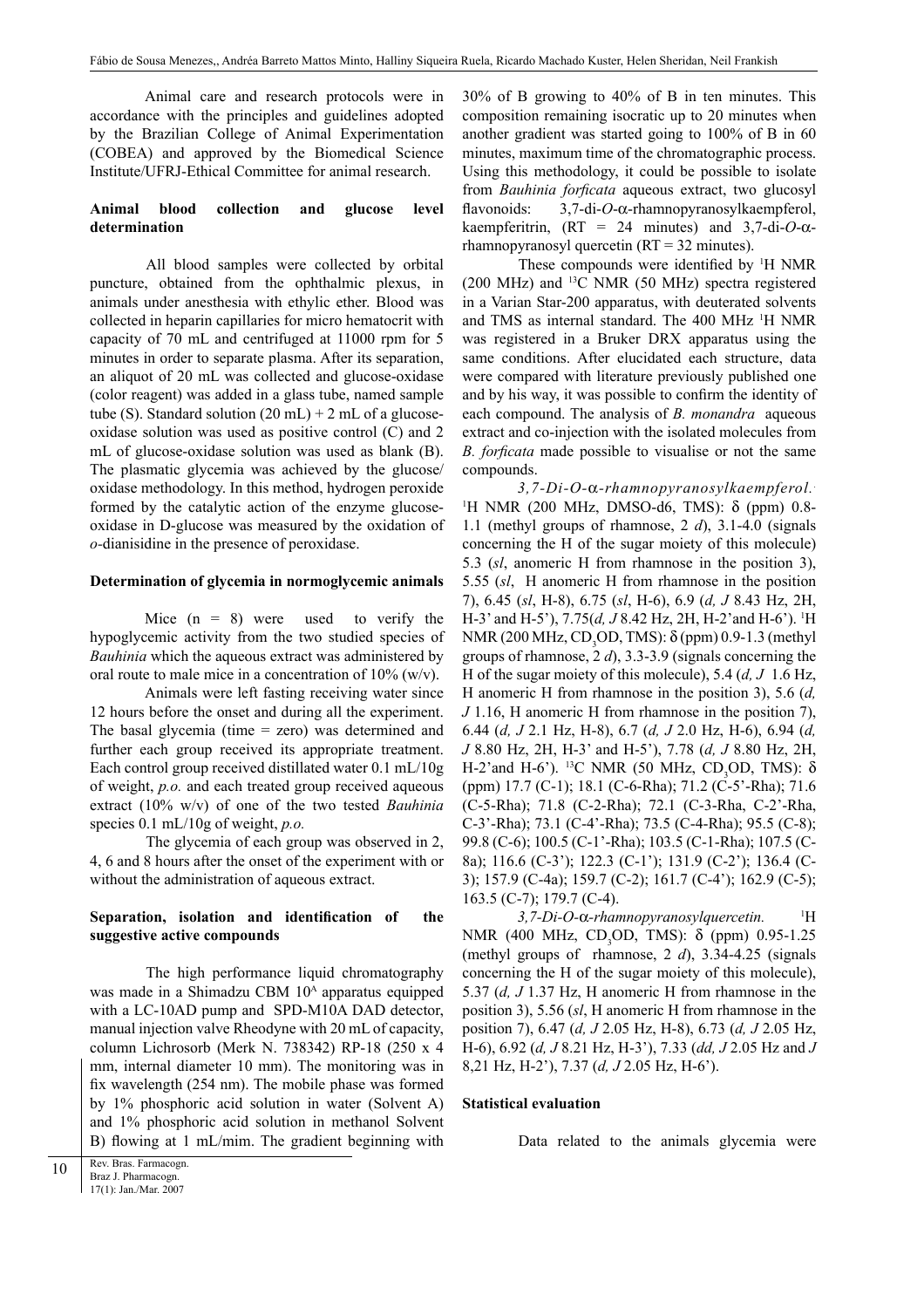analyzed by an experimental design completely casual, applying variance analysis (ANOVA) in order to verify significant differences between the groups, with 5% of significance level ( $p < 0.05$ ). To compare control and experimental groups, t-Student test was applied. Nonpared t-Student test was applied to compare the glycemia average in each measured time. The results were expressed as an arithmetic average of glycemia in each measured time, with standard deviation. Each aqueous extract was evaluated in triplicate.

## **RESULTS AND DISCUSSION**

 Evaluation of the chromatograms of the aqueous extract of *Bauhinia forficata* and *Bauhinia monandra* by UV led to the visualization of signals which we believed to be glucosyl flavonoids (or flavonoid glycosides). In the case of *Bauhinia forficata* it was possible to isolate and identify two flavonoids with the following retention times: 3,7-di-*O*-α-rhamnopyranosylkaempferol, kaempferitrin, (24 minutes) and 3,7-di-*O*-α-rhamnopyranosylquercetin (32 minutes) (Figure 1). These compounds structures were established by NMR techniques. 3,7-di-*O*-αrhamnopyranosylquercetin was also identified in the aqueous extract of *Bauhinia monandra* by comparison of both UV and retention data and by co-injection using HPLC. Table 1 shows the relative amount of both flavonoids in the two extracts. The quantitative relation between kaempferitrin and 3,7-di-*O*-α-rhamnopyranosylquercetin observed in *B. forficata* aqueous extract used in this work is in accordance with those showed to another sample

of *B. forfi cata* aqueous extract from Itajaí (South part of Brazil), which was also seen when they evaluated *B. forficata* fluid extract (Pinheiro et al., 2006). Flavonoids were also identified in the aqueous extract of *B. monandra*, although their structures have not been elucidated (Argolo et al., 2004).

 The hypoglycemic activity was established for both species using the described methodology as it can be seen in Graphic 1. The results found in this work match some results previously published, at least for *B. forficata* (Jorge et al., 2004). In the same study, the isolated molecule (kampferitrin) was also evaluated on 14C-glucose uptake in rat soleus muscle and has shown insulinomimetic effects. The insulin-like effects of *B. forficata* aqueous extract were also evaluated in mice after scorpion envenoming. Although no insulinomimetic effect has been shown, this extract was able to enhance the venom lethality (Vasconcelos et al., 2004).

Based on these evidences, the hypoglycemic activity shown in this paper can be related to the presence of glucosyl flavonoids which have different qualitative and quantitative profiles in both extracts. Both species had a very pronounced effect in the *in vitro* method used to establish activity, showing them to be very promising hypoglycemic agents. It is interesting to note that no relationship was observed between the color of the flowers and the strength of the hypoglycemic activity. Also, hypoglycemic activity for other *Bauhinia* species has been shown using different methodologies (Fuentes et al., 2004; Almeida et al., 2006; Fuentes; Alarcón, 2006).

Further research is needed to permit us to

**Table 1.** Presence of 3,7-*O*-dirhamnosyl-kaempferol and 3,7-*O*-dirhamnosyl-quercetin in the studied *Bauhinia* aqueous extracts.

| <b>Species</b> | 3.7- <i>O</i> -Dirhamnosyl-kaempferol | 3,7- <i>O</i> -Dirhamnosyl-quercetin |
|----------------|---------------------------------------|--------------------------------------|
| B. forficata   | ++++                                  |                                      |
| monandra       | -                                     | ++++                                 |



3,7-Di-*O*-α-rhamnopyranosylquercetin 3,7-Di-*O*-α-rhamnopyranosylkaempferol

**Figure 1.** Structure of the two isolated glucosyl flavonoids from the aqueous extract of *B. forficata.* 

Rev. Bras. Farmacogn. Braz J. Pharmacogn. 17(1): Jan./Mar. 2007

OH

OH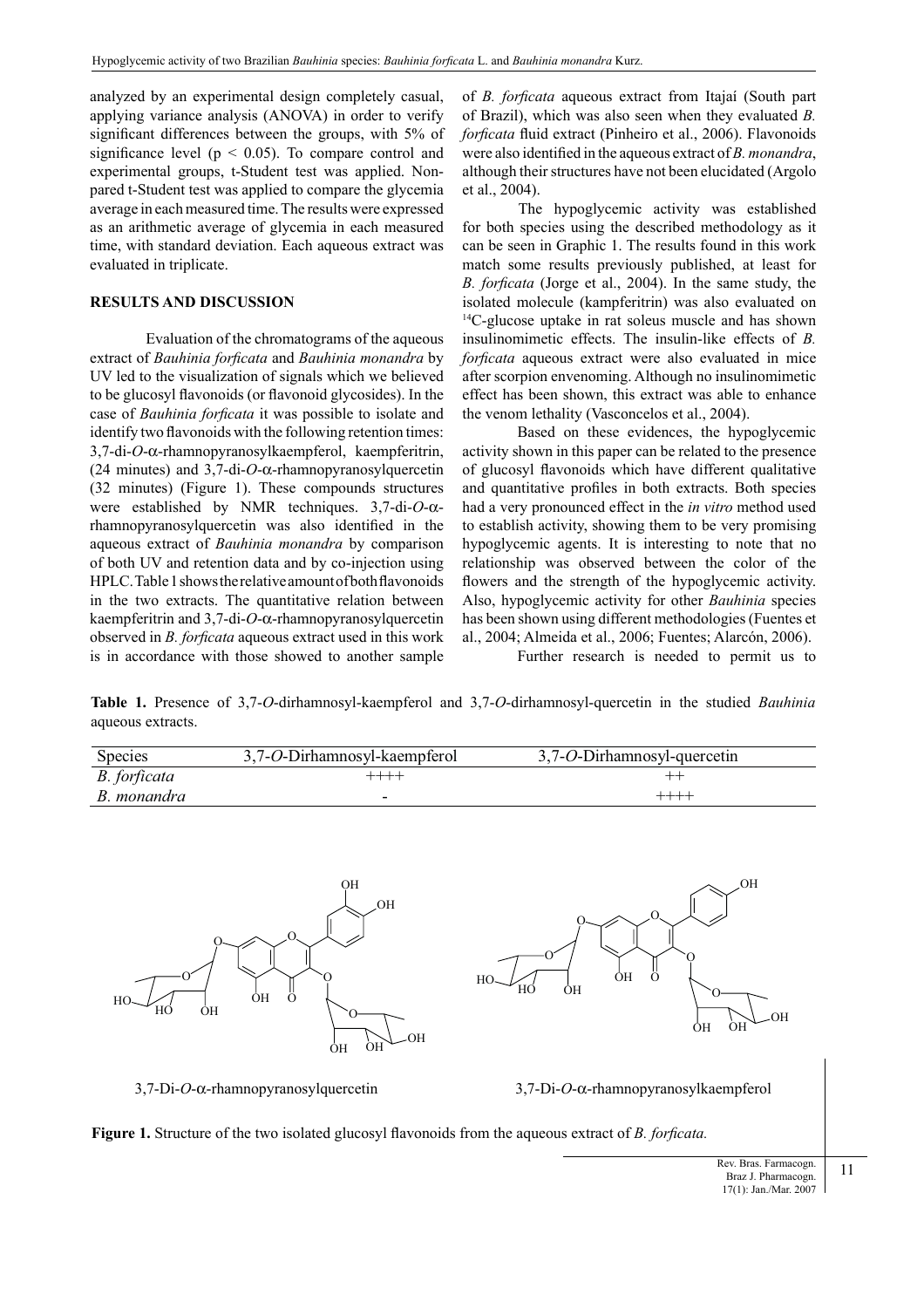# *Bauhinia forficata*



*Bauhinia monandra*



**Graphic 1.** Hypoglycemic activity for the aqueous extracts of *B. forfi cata* and *B. monandra* (10% w/v) in 2, 4, 6 and 8 hours. \*p  $\leq 0.005$ .

completely understand the way the aqueous extracts make the glucose blood level lower. It is now our intention to test the pure isolated molecules. Further studies also include the evaluation of these extracts and the extracts belonging to other Brazilian *Bauhinia* species, as well as their isolated compounds in *beta*-cell line culture (Asfari et al., 1992), to evaluate the efficacy of each extract and isolated compound in the elicitating the insulin production and release.

## **REFERENCES**

Achenbach H, Stocker M, Constela MA 1988. Flavonoid and other constituents of *Bauhinia manca*. *Phytochemistry 27*: 1835-1841.